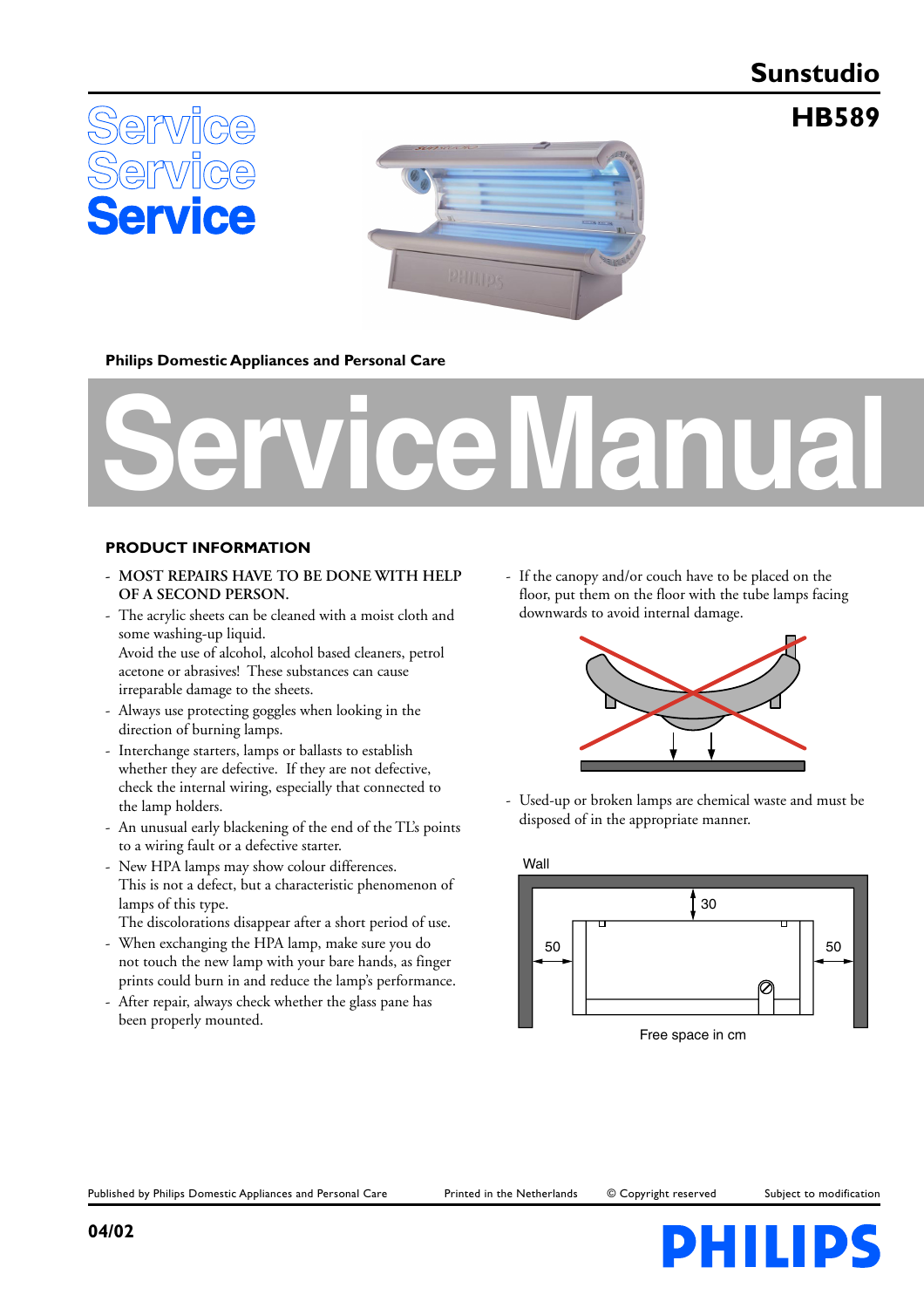

#### **TECHNICAL INFORMATION**

- Operating voltage : 230 V, 50 Hz
- 
- 
- 
- 
- Ballast couch : 11 x 100 W
- Power consumption : approx. 3150 W - Lamp canopy : 8 x TL Cleo Performance 100 W-S-R : 5 x TL Cleo Performance 80 W-S-R : 1 x HPA HP400SH
- Lamp couch : 11 x TL Cleo Performance 100 W-S-R  $-$  Ballast canopy :  $8 \times TL + 1 \times HPA - 100W$ 
	- : 5 x TL + 2 x HPA 80 W
- 
- 
- 
- 
- 
- 
- 
- 
- Weight couch : approx. 64 kg
- Protecting goggles : 2 x HB072
- Starter canopy : 8 x S12 / Cleo sunstarter
	- : 1 x Magnetek ZG 4,5
- Starter couch : 11 x S12 / Cleo sunstarter
- Timer : 30 min. (motor driven)
- Safety :  $\Box$ , Cenelec, UV-type III
- Mains cord : 3 m, 2 x 1.5 mm<sup>2</sup>, class II plug
- Tanning field : 195 x 80 cm
- Dimensions :  $214 \times 100 \times 92$  cm  $(L \times W \times H)$
- Weight canopy : approx. 65 kg
	-
	-

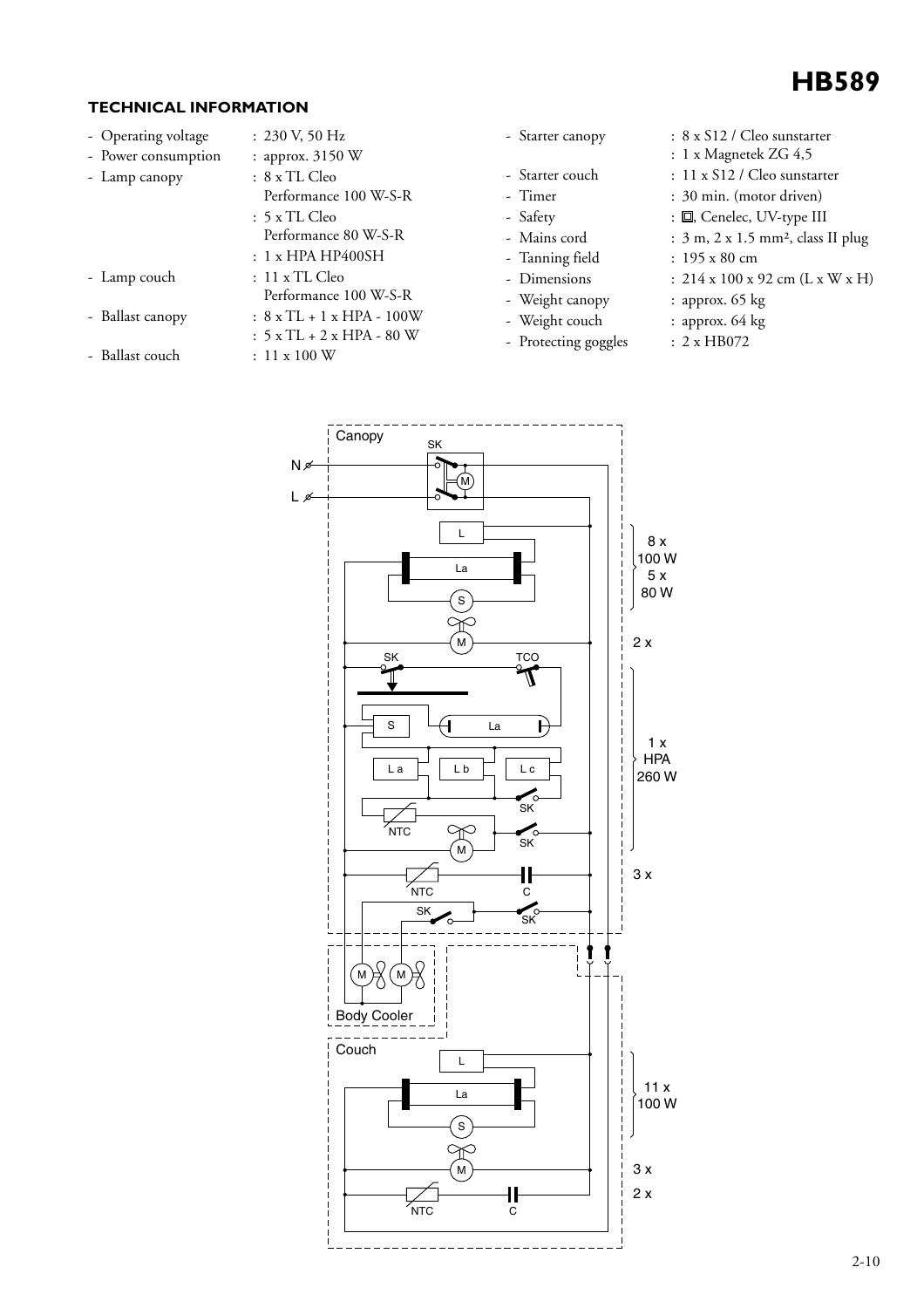## **DISASSEMBLY & REPAIR INSTRUCTION**

- Remove the mains plug from the wall socket.

#### **Replacement of lamps/starters**

- Remove the end cover at the head of the canopy by undoing the screws.
- First pull the acrylic sheet approx. 10 cm out of the appliance. Then undo the snap strip on the rear side of the canopy. Do the same with the snap strip on the front side.
- Remove the acrylic sheet.
- Now the tube lamps and starters can be removed.
- The lamps and starters of the couch can in principle be replaced in the same way.

#### **Check on internal wiring**

- Remove the push rivets in the top cover with an appropriate knife or screwdriver.
- Remove the end cover at the head of the canopy by undoing the screws.
- Pull the top cover approx. 10 cm out of the appliance.
- Pull the top cover on both sides out of the groove of the side panel and place it on a soft surface.
- Now the ballasts, lamp holders and internal wiring can be checked.
- The internal wiring of the couch can be checked in the same way.
- However, the canopy must be removed first with help of a second person.
- Do not forget to pull the connecting cable out of the socket.

#### **Replacement of gas spring**

- Remove the acrylic sheet as described under 'replacement of lamps/starters'.
- Remove the top cover as described under 'check on internal wiring'.
- Loosen the connecting wires of the body cooler and remove the end cover by undoing the screws.
- Fold the canopy up and have a second person lock it in this position.
- Now the gas springs can be removed.

#### **Replacement of timer**

- Remove the end cover on the side where the timer is located.
- Pull the top cover on this side out of the groove of the side panel.
- Now the timer panel with timer can be taken out.

## **TANNING MEASUREMENT**

- The measuring data indicated below where established with help of an UVX 36 meter and may only be checked with this equipment, since the values measured are relative values.
- The measurements must be taken after approx. 5 minutes in the centre of the tanning field and at the distance indicated.
- The following aspects must be checked or the following preliminary measurements must be taken:
	- Mains voltage: 230 V, 50 Hz
	- Room temperature 22 28 °C
	- Check the fans for failure-free operation as optimal tanning is only guaranteed at the correct operating temperatures
	- Clean the lamps, the acrylic sheets and the glass pane.
- With regard to the minimum values indicated below, you should bear in mind that this is not an absolute value at which the lamps must be replaced.
- Depending on the skin type, the tanning session may also be extended so that the lamps can be used a little longer.

| UVX 36 meter                        | distance in cm                                                              | output in mW/cm <sup>2</sup><br><b>NEW</b><br>(approx.) | Output in mW/cm <sup>2</sup><br>MIN<br>(approx.) |
|-------------------------------------|-----------------------------------------------------------------------------|---------------------------------------------------------|--------------------------------------------------|
| Couch                               | 2.5 cm from acrylic sheet couch                                             | 9.5                                                     | 6.6                                              |
| Canopy                              | 30 cm from acrylic sheet couch                                              | 10.0                                                    | 7.0                                              |
| Canopy beneath the<br>facial tanner | 2.5 cm from acrylic sheet couch, and<br>on 14 cm from edge of the end cover | 5.2                                                     | 3.6                                              |

**Note:** Switch SK1 of facial tanner in position 'HIGH'.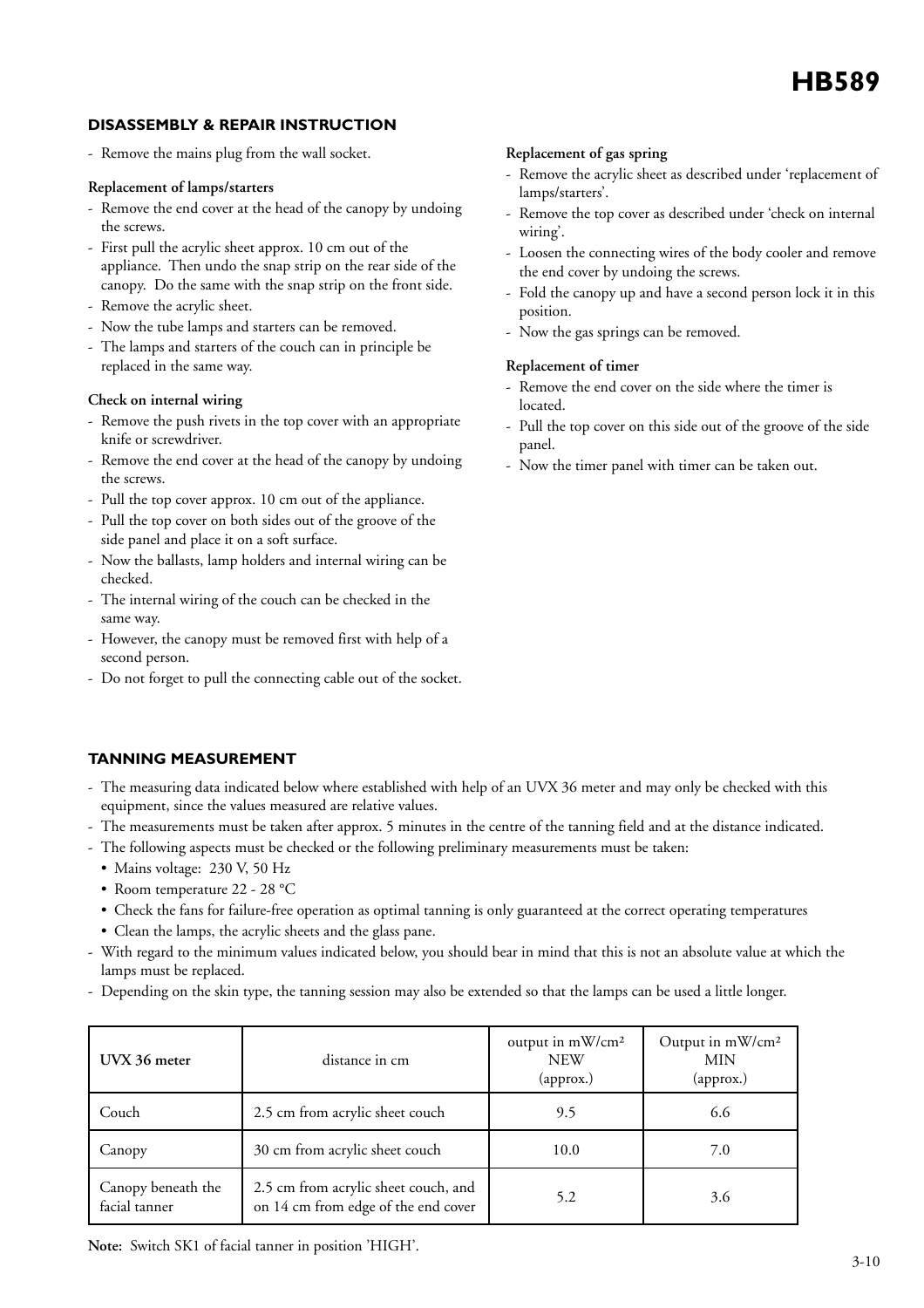# **PARTS LIST COUCH + CANOPY**

| Item           | Service code   | Description                   |
|----------------|----------------|-------------------------------|
| 1              | 9965 000 19730 | Acrylic sheet couch           |
| $\overline{2}$ | 9280 057 21920 | TL Cleo Performance 100 W-S-R |
| 3              | 4822 265 10944 | 2-p socket                    |
| $\overline{4}$ | 4222 062 94580 | NTC resistor 22 W             |
| 5              | 4222 062 94570 | Connector 8S                  |
| 6              | 4822 219 80258 | Starter S12/Cleo sunstarter   |
| 7              | 4822 255 10374 | Lamp/starter holder           |
| 8              | 4822 255 10375 | Lamp holder                   |
| 9              | 4822 532 12791 | Push rivet                    |
| 10             | 9965 000 19733 | Insulating cover              |
| 11             | 9965 000 19735 | Insulating prop               |
| 12             | 9965 000 19736 | Bottom cover couch            |
| 13             | 9965 000 19737 | End cover couch               |
| 14             | 4822 502 14539 | S.t. screw 4.8 x 19           |
| 15             | 9965 000 19753 | Set of legs                   |
| 16             | 9965 000 19765 | Rivet 6 mm                    |
| 17             | 9965 000 19772 | Side cover back couch         |
| 18             | 9965 000 19739 | Click strip                   |
| 19             | 4822 146 10791 | Ballast 100 W                 |
| 20             | 9965 000 11520 | Fan complete                  |
| 21             | 9965 000 11521 | Fan cover                     |
| 22             | 9965 000 19741 | Side cover front couch/canopy |
| 23             | 9965 000 19767 | Set of decorative covers      |
| 24             | 9965 000 01946 | On/off switch                 |
| 25             | 9965 000 01948 | Switch HPA                    |
| 26             | 9965 000 01947 | Switch body blower            |
| 27             | 9965 000 19742 | Switch housing                |
| 28             | 9965 000 19743 | Cover canopy                  |
| 29             | 9965 000 20441 | Side cover back canopy        |
| 30             | 9965 000 19744 | End cover canopy              |

| Item | Service code   | Description                   |
|------|----------------|-------------------------------|
| 31   | 9965 000 19768 | Fan complete                  |
| 32   | 9965 000 19769 | Fan housing                   |
| 33   | 4822 146 10792 | Ballast 80 W                  |
|      | 4822 146 10791 | Ballast 100 W                 |
| 34   | 9965 000 19745 | Starter holder                |
| 35   | 4822 320 11909 | Connecting cable              |
| 36   | 4822 321 11313 | Mains flex EU                 |
| 37   | 9965 000 19746 | Gas spring 1500 N             |
| 38   | 9965 000 19747 | Insulating cover              |
| 39   | 9965 000 20301 | Timer knob                    |
| 40   | 4222 062 95570 | 2p-timer 30 mins              |
| 41   | 9965 000 19748 | Insulating cover              |
| 42   | 9965 000 01935 | Rubber sealing                |
| 43   | 4822 361 10966 | Fan                           |
| 44   | 9965 000 19749 | Timer housing                 |
| 45   | 9965 000 19773 | Fan HPA complete              |
| 46   | 4822 271 30619 | Micro switch                  |
| 47   | 4822 252 11301 | Aut. cutout 75 °C             |
| 48   | 9965 000 16185 | HP400SH UVA lamp              |
| 49   | 4822 325 20102 | Lamp holder HPA               |
| 50   | 9965 000 19774 | Reflector unit                |
| 51   | 4822 214 12272 | Starter HPA                   |
| 52   | 9965 000 20802 | Acrylic sheet canopy          |
| 53   | 9280 047 21920 | TL Cleo Performance 80 W-S-R  |
|      | 9280 057 21920 | TL Cleo Performance 100 W-S-R |
| 54   | 4222 062 94600 | Capacitor 50 µF/250 V         |
|      | 9965 000 19771 | Mounting set HB588/HB589      |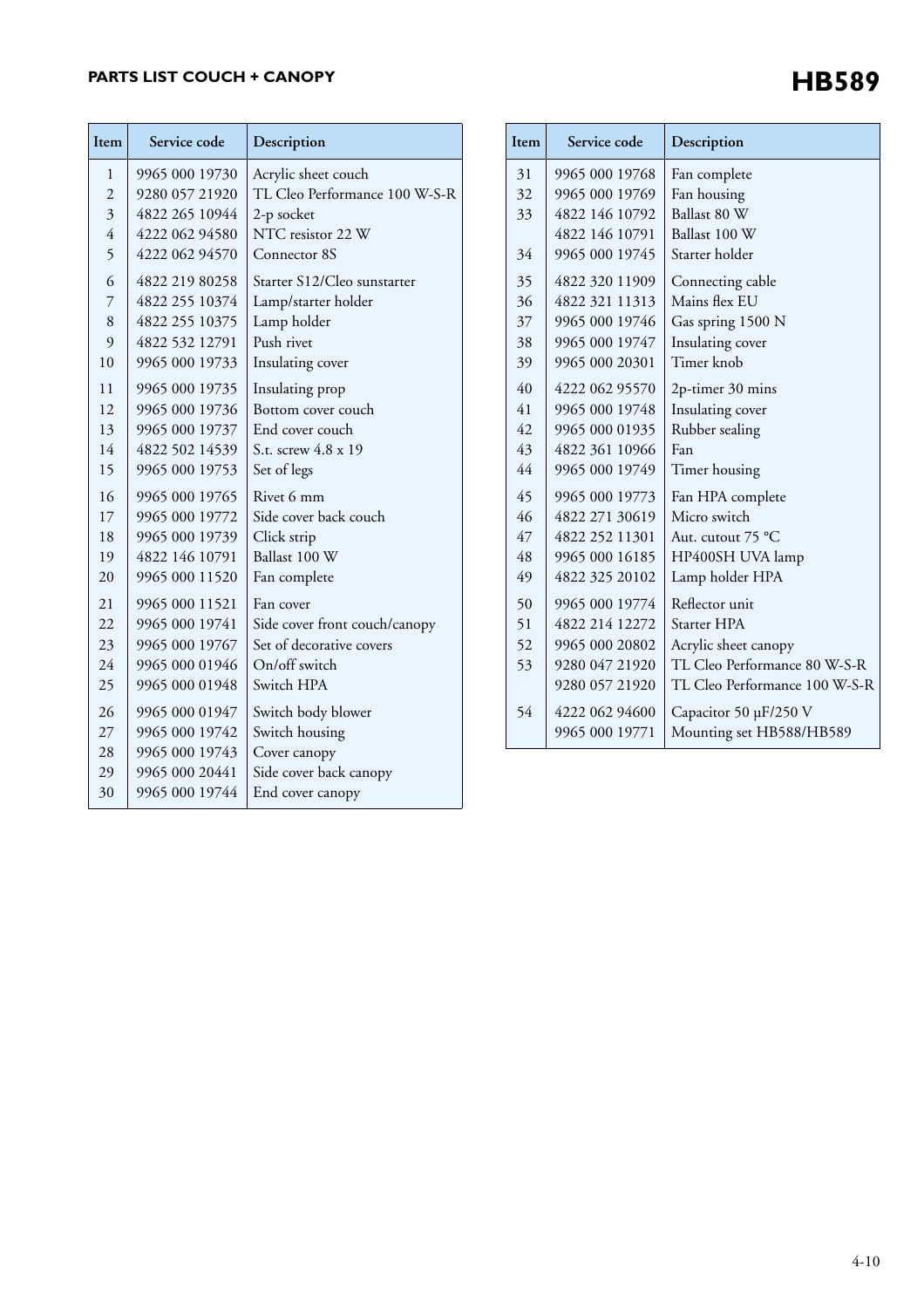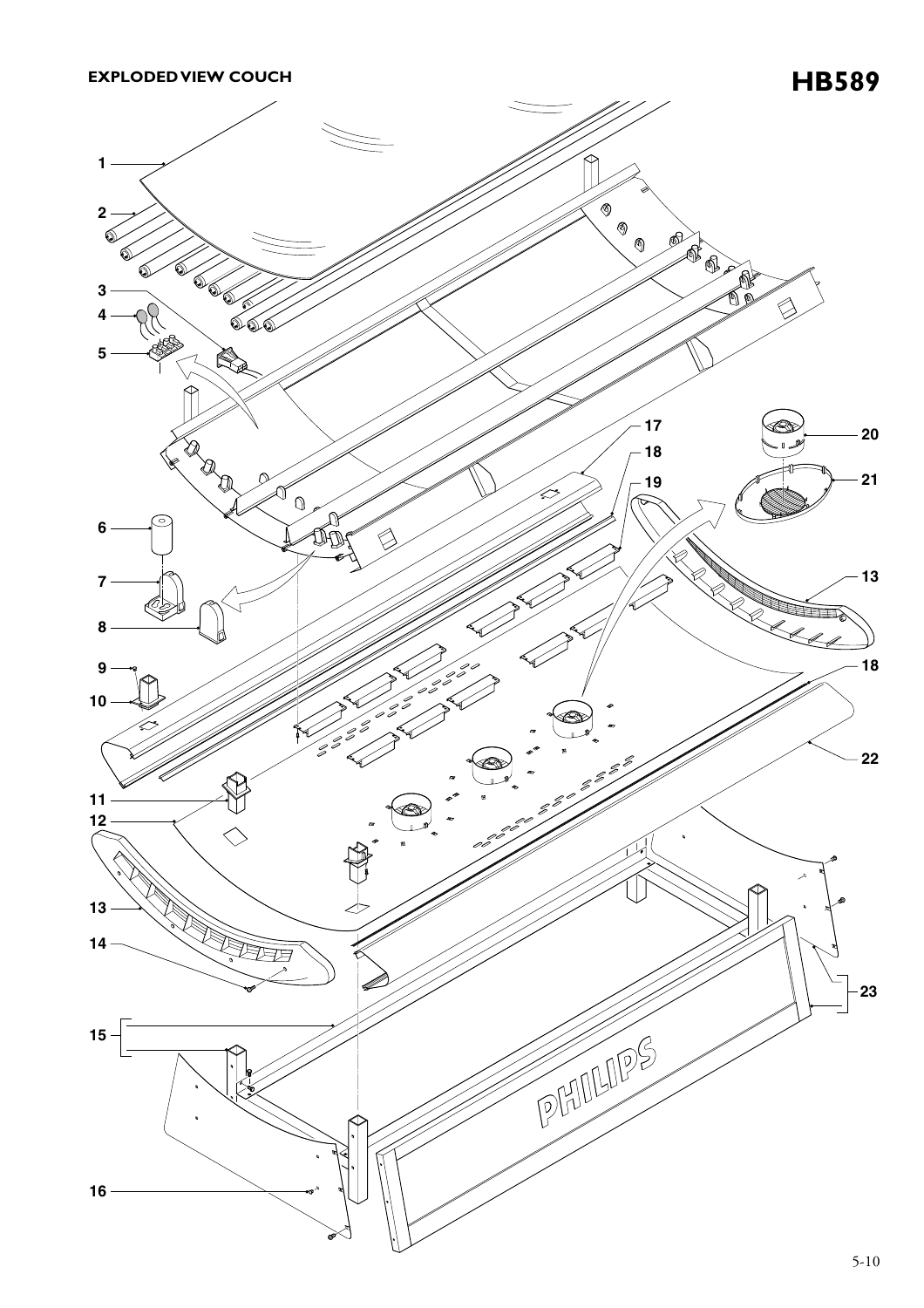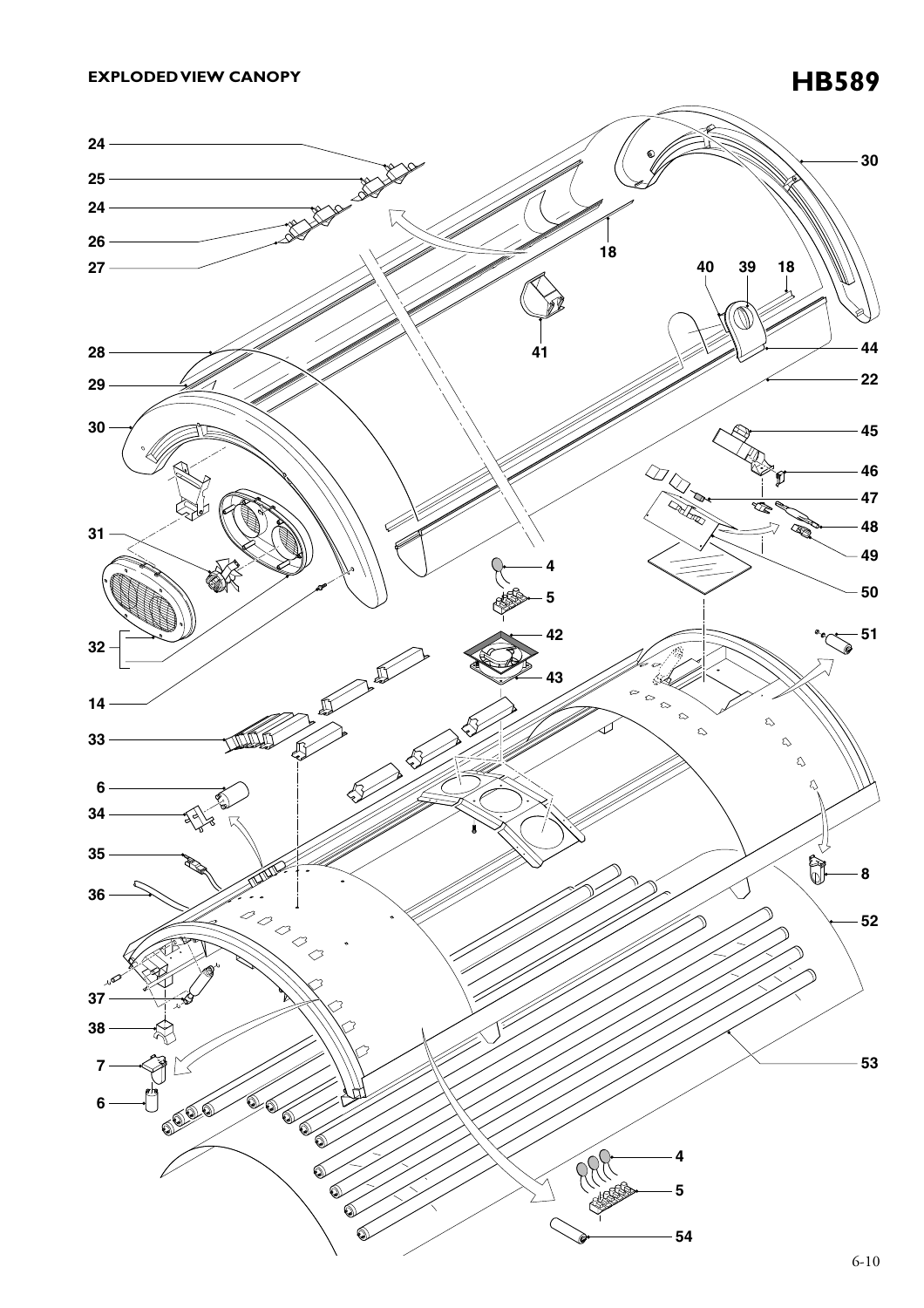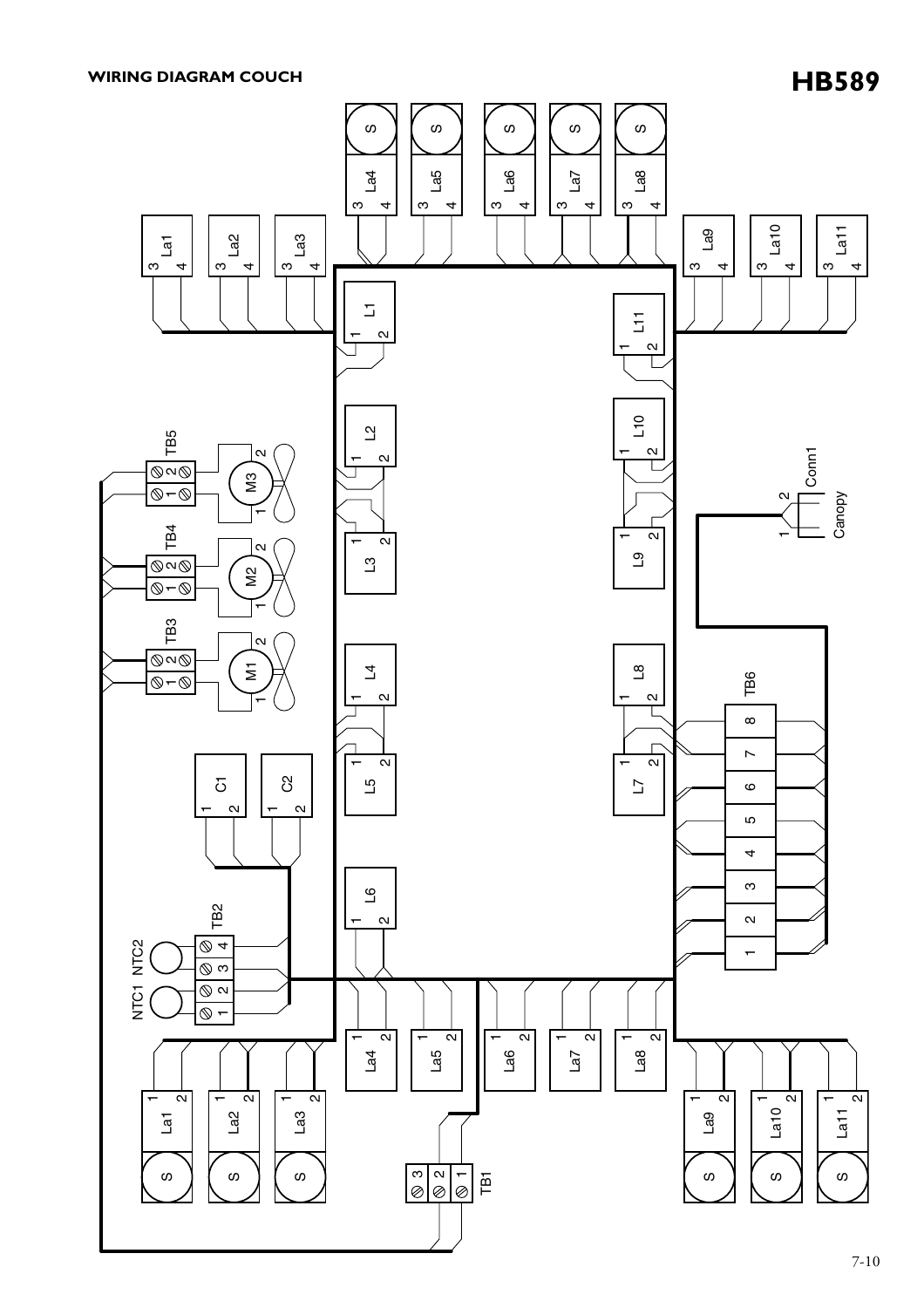# WIRE CONNECTIONS COUCH **HB589**

| From                  | To               |  |
|-----------------------|------------------|--|
| TB1.1                 | TB6.8            |  |
| TB1.1                 | TB3.1            |  |
| TB1.2                 | TB6.5            |  |
| TB1.2                 | TB3.2            |  |
| TB2.1                 | TB6.6            |  |
| TB2.2                 | C1.1             |  |
| TB2.3                 | TB6.6            |  |
| TB2.4                 | C <sub>2.1</sub> |  |
| TB3.1                 | TB1.1            |  |
| TB3.1                 | TB4.1            |  |
| TB3.2                 | TB1.2            |  |
| TB3.2                 | TB4.2            |  |
| TB4.1                 | TB3.1            |  |
| TB4.1                 | TB5.1            |  |
| TB4.2                 | TB3.2            |  |
| TB4.2                 | TB5.2            |  |
| TB5.1                 | TB4.1            |  |
| TB5.2                 | TB4. 2           |  |
| TB6.1                 | Conn1.2          |  |
| TB6.1                 | TB6.3            |  |
| TB6.1                 | La3.2            |  |
| TB6.1                 | La9.2            |  |
| TB6.2                 | TB6.6            |  |
| TB6.2                 | Conn1.1          |  |
| TB6.2                 | L3.2             |  |
| TB6.2                 | L6.2             |  |
| TB6.3                 | TB6.1<br>TB6.4   |  |
| TB6.3<br>TB6.3        | C1.2             |  |
| TB6.3                 | C2.2             |  |
| TB6.4                 | TB6.3            |  |
| TB6.4                 | TB6.5            |  |
| TB6.4                 | La4.3            |  |
| TB6.4                 | La8.3            |  |
| TB6.5                 | TB1.2            |  |
| TB6.5                 | TB6.4            |  |
| TB6.6                 | TB6.2            |  |
| TB6.6                 | TB6.7            |  |
| TB6.6                 | TB2.1            |  |
| TB6.6                 | TB2.3            |  |
| TB6.7                 | TB6.6            |  |
| TB6.7                 | <b>TB6.8</b>     |  |
| TB6.7                 | L9.1             |  |
| TB6.7                 | L7.1             |  |
| TB6.8<br><b>TB6.8</b> | TB1.1            |  |
|                       | TB6.7            |  |

| From              | To      |  |
|-------------------|---------|--|
| Conn1.1           | TB6.2   |  |
| Conn1.2           | TB6.1   |  |
| La1.1             | La1.3   |  |
| La1.2             | La2.2   |  |
| La1.3             | La1.1   |  |
| La1.4             | L1.1    |  |
| La2.1             | La2.3   |  |
| La2.2             | La1.2   |  |
| La2.2             | La3.2   |  |
| La2.3             | La2.1   |  |
| La2.4             | L2.1    |  |
| La3.1             | La3.3   |  |
| La3.2             | TB6.1   |  |
| La3.2             | La2.2   |  |
| La3.3             | La3.1   |  |
| La3.4             | L3.1    |  |
| La4.1             | L4.1    |  |
| La4.2             | La4.4   |  |
| La4.3             | TB6.4   |  |
| La4.3             | La5.3   |  |
| La4.4             | La4.2   |  |
| La5.1             | $L$ 5.1 |  |
| La5.2             | La5.4   |  |
| La <sub>5.3</sub> | La4.3   |  |
| La <sub>5.4</sub> | La5.2   |  |
| La6.1             | L6.1    |  |
| La6.2             | La6.4   |  |
| La6.3             | La7.3   |  |
| La6.4             | La6.2   |  |
| La7.1             | L7.2    |  |
| La7.2             | La7.4   |  |
| La7.3             | La6.3   |  |
| La7.3             | La8.3   |  |
| La7.4             | La7.2   |  |
| La8.1             | L8.2    |  |
| La8.2             | La8.4   |  |
| La8.3             | TB6.4   |  |
| La8.3             | La7.3   |  |
| La8.4             | La8.2   |  |
| La9.1             | La9.3   |  |
| La9.2             | TB6.1   |  |
| La9.2             | La10.2  |  |
| La9.3             | La9.1   |  |
| La9.4             | L9.2    |  |

| From             | To                |
|------------------|-------------------|
| La10.1<br>La10.2 | La10.3<br>La9.2   |
| La10.2           | La11.2            |
| La10.3           | La10.1            |
| La10.4           | L10.2             |
| La11.1           | La11.3            |
| La11.2           | La10.2            |
| La11.3           | La11.1            |
| La11.4           | L11.2             |
| L1.1<br>L1.2     | La1.4<br>L2.2     |
| L2.1             | La2.4             |
| L2.2             | L3.2              |
| L2.2             | L1.2              |
| L3.1             | La3.4             |
| L3.2             | TB6.2             |
| L3.2             | L2.2              |
| L4.1             | La4.1             |
| L4.2             | L5.2              |
| $L$ 5.1          | La <sub>5.1</sub> |
| L5.2             | L4.2              |
| L5.2             | L6.2              |
| L6.1             | La6.1             |
| L6.2<br>L6.2     | TB6.2<br>L5.2     |
|                  | TB6.7             |
| L7.1<br>L7.1     | L8.1              |
| L7.2             | La7.1             |
| L8.1             | L7.1              |
| L8.2             | La8.1             |
| L9.1             | TB6.7             |
| L9.1             | L10.1             |
| L9.2             | La9.4             |
| L10.1            | L9.1              |
| L10.1            | L11.1             |
| L10.2            | La10.4            |
| L11.1            | L10.1             |
| L11.2            | La11.4            |
| C1.1<br>C1.2     | TB2.2<br>TB6.3    |
|                  |                   |
| C2.1<br>C2.2     | TB2.4<br>TB6.3    |
|                  |                   |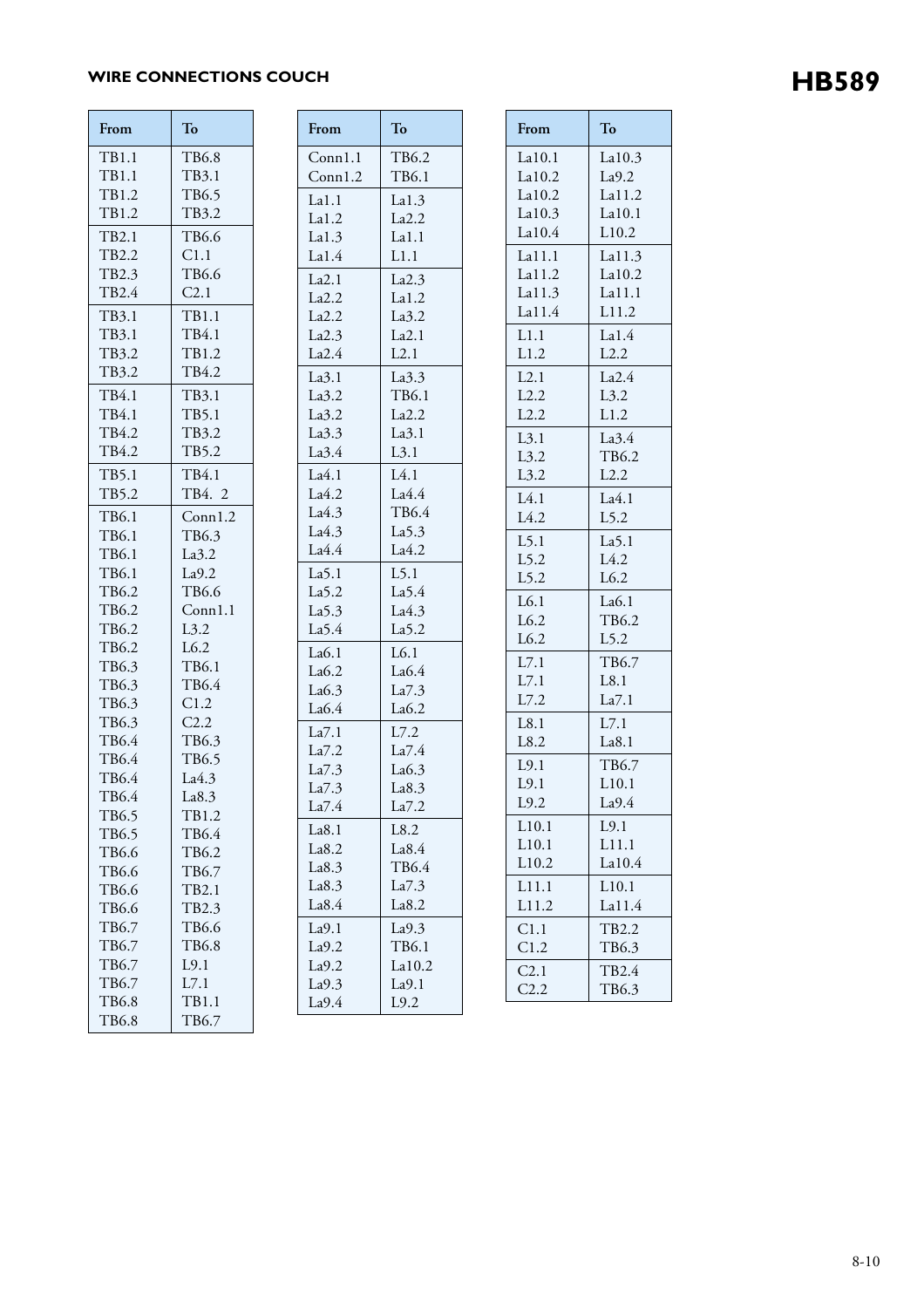## **HB589 WIRING DIAGRAM CANOPY**